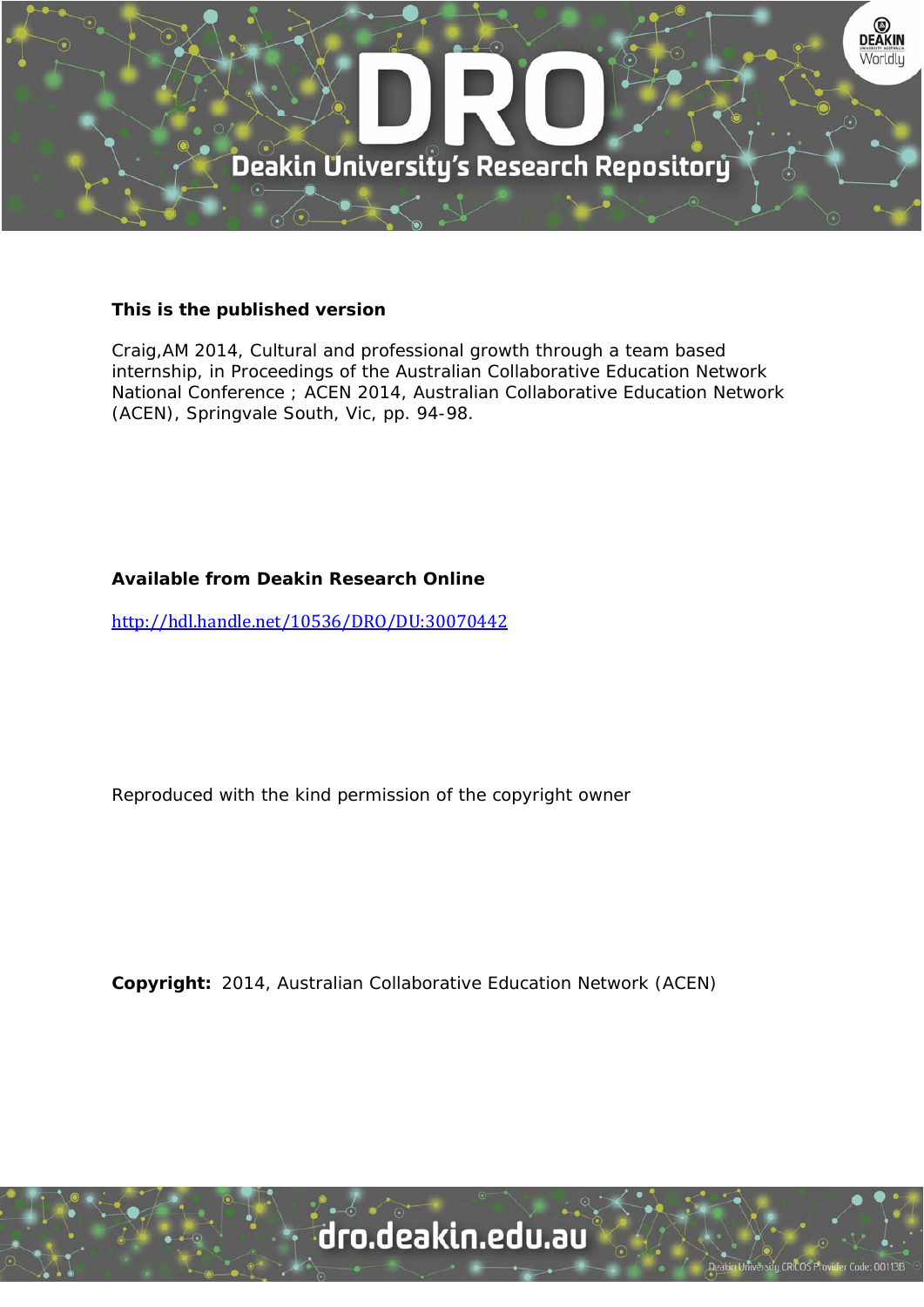# Cultural and Professional Growth through a Team Based Internship

### **ANNEMIEKE CRAIG**

Deakin University, Geelong, Victoria, Australia

In 2012, 26 students from Deakin University Australian were provided with the opportunity to undertake a twoweek placement with businesses in Kuala Lumpur in Malaysia. In teams of four or five, the students immersed themselves in their organisations to solve a business problem. The program was conducted again in 2013 and plans are underway to conduct the program in 2014. This paper will describe the program and the way it operates. It will provide the learnings from the two iterations it has been conducted and detail what factors contribute to a successful experience. The paper will describe the outcomes and provide evidence of the program's success from both a student and business perspective.

Keywords: Teamwork, internship, cultural, placement, work integrated learning

#### **INTRODUCTION**

The Faculty of Business and Law at Deakin University offers a growing number of work integrated learning (WIL) opportunities for its students. Undergraduate WIL units are offered across the faculty (and are also available to students from other faculties) through five different models:

- Community Based Volunteering
- **Work Based Learning**
- **Business Internship Program**
- Team Based Learning
- Industry Based Learning

Course-specific units are also offered for students undertaking degrees in Law or Sports Management. The above units are all similar in aims, but differ in terms of: focus; host organisation; duration and therefore attributed credit points; learning outcomes and whether it is an unpaid or paid work placement/project. The WIL units are designed to give students experience in an environment where they will develop work-ready attributes, contributing to their overall skill development in the application of academic learning. Each experience is designed to add value to the students' qualification and increase their employability. Employability means that students acquire the skills, knowledge and personal attributes that make them "more likely to secure employment and be successful in their chosen occupations to the benefits of themselves, the workforce, the community and the economy (Yorke as cited in Oliver 2013). It also provides the student with a genuine experience to include on their resume as well as the opportunity to identify future referees and to commence creating their professional networks.

All of the units include opportunities for students to undertake their placements in an overseas location. One such opportunity revolves around a team-based business internship conducted in Kuala Lumpur, Malaysia. Participating students are enrolled in the Team Based Learning unit, which contributes one credit point towards their degree (a typical degree consists of 24 credit points). The program operates during the inter-trimester break in July. Utilising the services of a local agent in Kuala Lumpur, opportunities are sourced for students to work with a local business for a period of two weeks where they will complete a project or solve a business problem as a team. The aims of the program are for students to undertake an authentic business placement, as a member of a team, which will contribute to their personal development. The program helps students to develop the Deakin University Graduate Learning Outcomes of communication, self-management and teamwork skills.

### THE PROGRAM EXPERIENCE

Once the Malaysian program is advertised, second or third year students are able to submit an expression of interest and a written application (CV and a one pager on why they want to undertake a group internship overseas). Short-listed students are then invited for an interview and those who are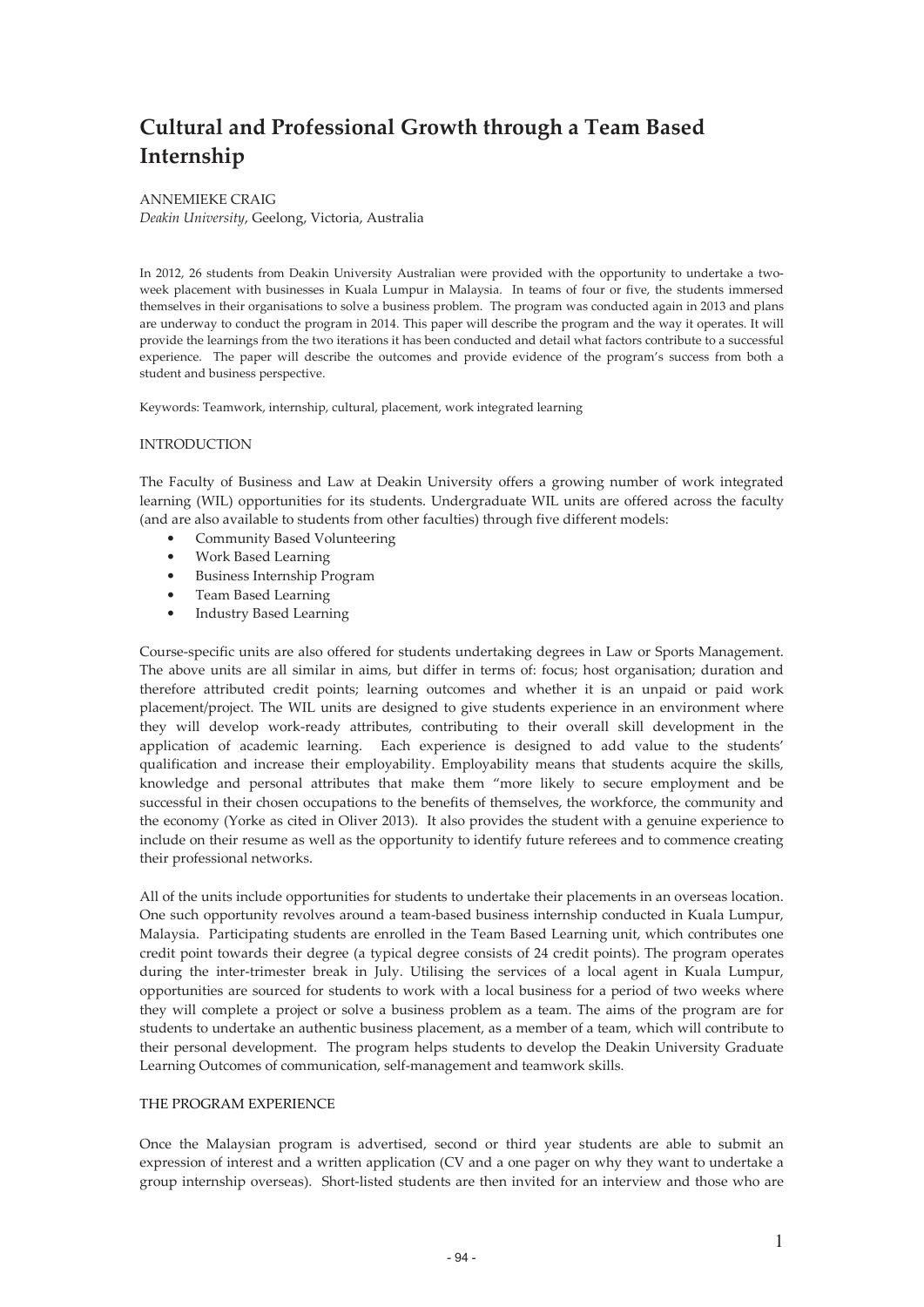successful are required to undertake individual preparation for the trip; obtain a suitable passport, visa, finances, insurance and flights. Four weeks out from departure the selected students attend a compulsory pre-departure briefing. This is conducted in a business environment in central Melbourne and students attend in business attire.

The pre-departure briefing centres on the expectations and demands of undertaking the program. Cultural awareness, culture shock, health and safety issues are described and discussed. Students are then assigned into their teams and each has a team leader appointed by the academic staff in the program. The team leader's role is to keep their team on track, ensure there is good communication between the members, consider the team morale but at the same time avoid 'being too dominant'. Feedback from previous Hosts indicate that they value the teams being multi-disciplinary in nature. The team composition is therefore based around the building of diverse teams (age, gender, ethnicity and skill set) and the staff's knowledge of the project to which they will be assigned. Students are then given an opportunity to get to know each other and a number of team-building activities take place.

Apart from the Team leader there are three other roles which students elect to undertake for the team: sEcretariat, logistical Arranger, and Media organiser. Suggested responsibilities for each role are provided which have evolved through feedback and suggestions from previous participants of the program. However the team can choose to alter these to suit their needs. The role of the sEcretariat has included ensuring notes are kept of team meetings, confirming the project description accurately reflects the needs of the host, is clearly documented and understood by all. The Logistical Arranger coordinates activities such as that the team travels as a unit to and from the host's premises. They consider the team's needs regarding technology, office supplies, local sim card, and a kitty for team costs such as taxis. The role of the Media person has incorporated getting all members of the team enrolled in the program's Facebook page, coordinating at least one a blog article as well as a photographic record (20 photos) which best capture the team's activities.

Assessment comprises the Team's graded project (50%) and three graded individual tasks (50%). Reddan (2013) suggests that there are benefits for students if assessment items, which are valid, reliable and appropriate, are graded. A student's motivation, their sense of achievement and even their enjoyment will increase as they are likely to contribute greater effort than if the course was simply marked as either 'satisfactory' or 'un-satisfactory'. Williams and Bateman (2003) however warn that grading adds to the 'complexity of assessment'.

The first individual task revolves around research into teamwork, undertaking an analysis of their own strengths and weaknesses, and goal setting. During their time in Malaysia students keep an individual reflective learning diary to which minimal marks are assigned. Edgar, Francis-Coad and Connaughton (2013) suggest that it is challenging for educators to include "reflective practice skills into curricula that provide context, are assessable and assist students to develop the graduate attribute of reflective practice". Boud and Walker (1998) caution that asking students to submit their reflections is not without serious problems. While students are encouraged to make time at the end of each day to critically reflect about their experience of the Malaysian workplace they are asked to write about just one issue or item in their 'hand-in journal'. In this way we attempt to 'contain' the shared reflections to ones that students are comfortable submitting, be they of an emotional nature or otherwise. It is possible that students may experience culture shock, and this may emerge in these reflections, which gives the staff member an opportunity to help students deal with it.

The final individual piece is a post-placement report, which enables students to gather appropriate and contextualised practical examples of professional competencies that reflect their input and output of the experience. Students will also be able to draw upon their previous reflections and incorporate them into the report. The timing of these assessment items align with the pre, during and post strategy suggested by Cooper, Orrell and Bowden (2010).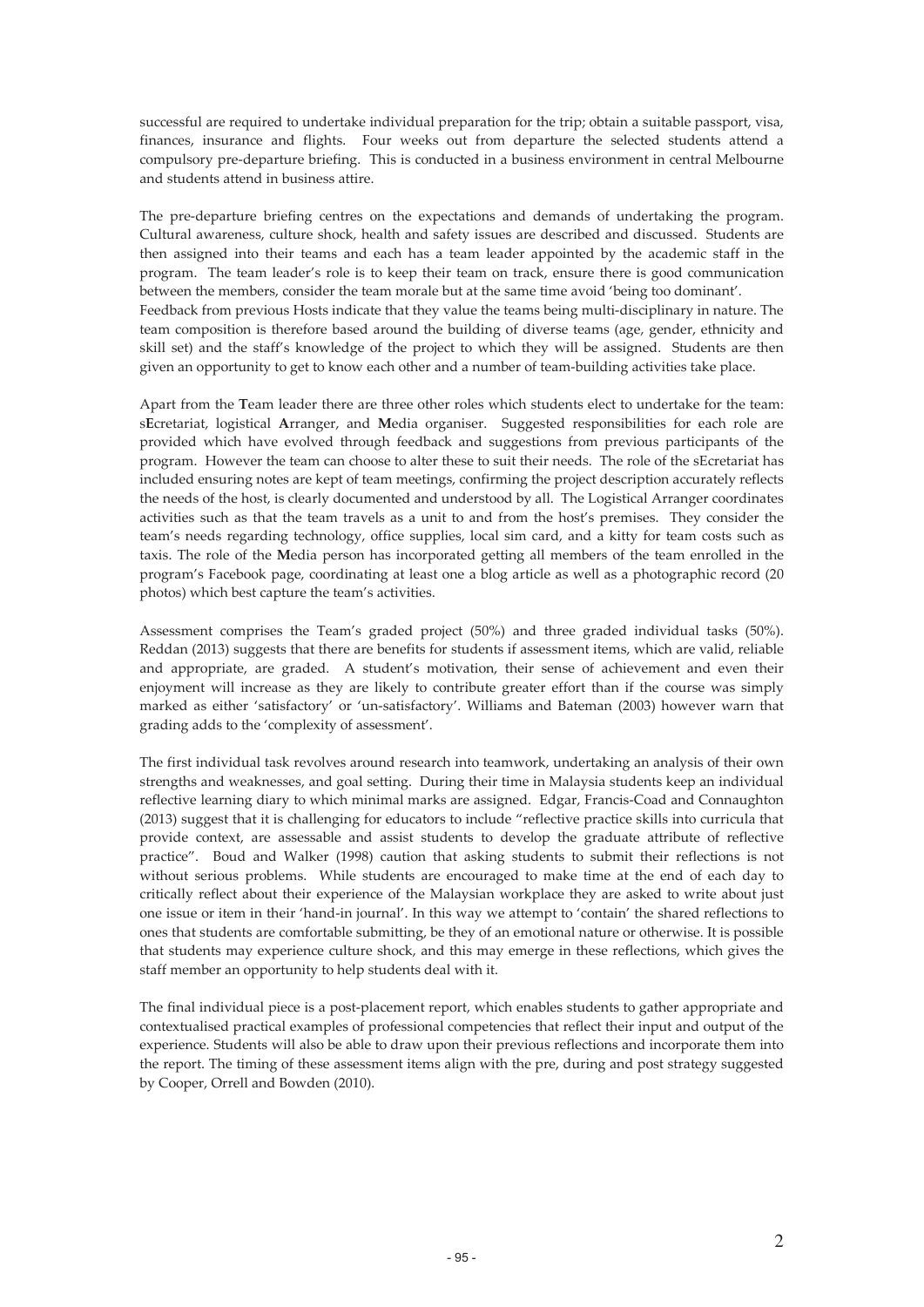#### THE IN-COUNTRY INTERNSHIP EXPERIENCE

The academic staff member arrives in KL a few days before the students. This enables them to go and visit all of the host businesses, meet with the supervising staff member(s) and discuss the project and expectations.

Students travel independently from Australia though after the pre-departure briefing numerous students make connections and travel together. This gives students flexibility to choose the dates and fares that suit their circumstances. All students must be at the hotel by the Saturday evening prior to the two-week internship. Students are allocated to a twin share room with another student who is not in their team. A full day of orientation takes place on the Sunday. The morning orientation includes an entire group briefing on health and safety, the expectations and responsibilities of the students, networking and a reminder they are guests in another country. Individual team briefings then occur. A local lunch is followed by a great race around Kuala Lumpur, to enable students to orient themselves and see a little of the city, a welcome dinner concludes the day.

For the next two weeks teams make their own way to and from the host premises. They work on an authentic task or problem, and get real world practice in a foreign business environment. In the evening the staff member works with different students. Some nights it is entire teams, other nights it is all the members undertaking a particular role such as the team leaders or media people. An entire group meeting takes place on the first Friday evening where each team presents to the group their experiences of the first week and any issues they have encountered with their project. This enables other students to contribute suggestions or alternative ideas for those teams who need help to overcome their difficulties. On the middle Saturday students may be required to continue working if it is a normal working day for their host, may be invited to some staff activity or may have a rest day. Sunday is set aside for rest, reflection and recovery for all.

An alumni event has also been held one evening in the fortnight, which students attend. This gives the students an opportunity to network with business people working in Malaysia but who have attended the university students are currently studying at. This event is highly valued by the students as it enables them to get more insights into working in Malaysia. Students, in the past, have also had the opportunity to attend the Malaysian Australian Business Council networking function at the Australian High Commission. In the words from one student, "it was an invaluable experience being able to meet industry experts and Australian expats".

Towards the end of the second week students present their work to the host business and academic through a formal oral presentation and a written report in a format appropriate for the project task. The staff member then has an individual debriefing session with the business regarding their experience of the program.

The Internship experience concludes with a debriefing on the Friday evening for the entire group of students. By this time students have completed 80- 90 hours of work on average with their host organisation.

## THE OUTCOME

Some indicators of the positive student and host business experience are as follows:

- Students were asked on a scale of 1 to 10, with 1 being unsatisfactory and 10 being awesome, to rate the overall Malaysian internship experience. The average rating was 8.3 from the 46 students who have participated over the two years.
- Almost every host organisation with whom students have worked have asked to be involved again.

Indicative comments from students:

Undertaking an internship in Australia is a wonderful, challenging and knowledgeable experience in itself, but being able to undertake an internship in a foreign country opens one up to a magnitude of different experiences and learning curves.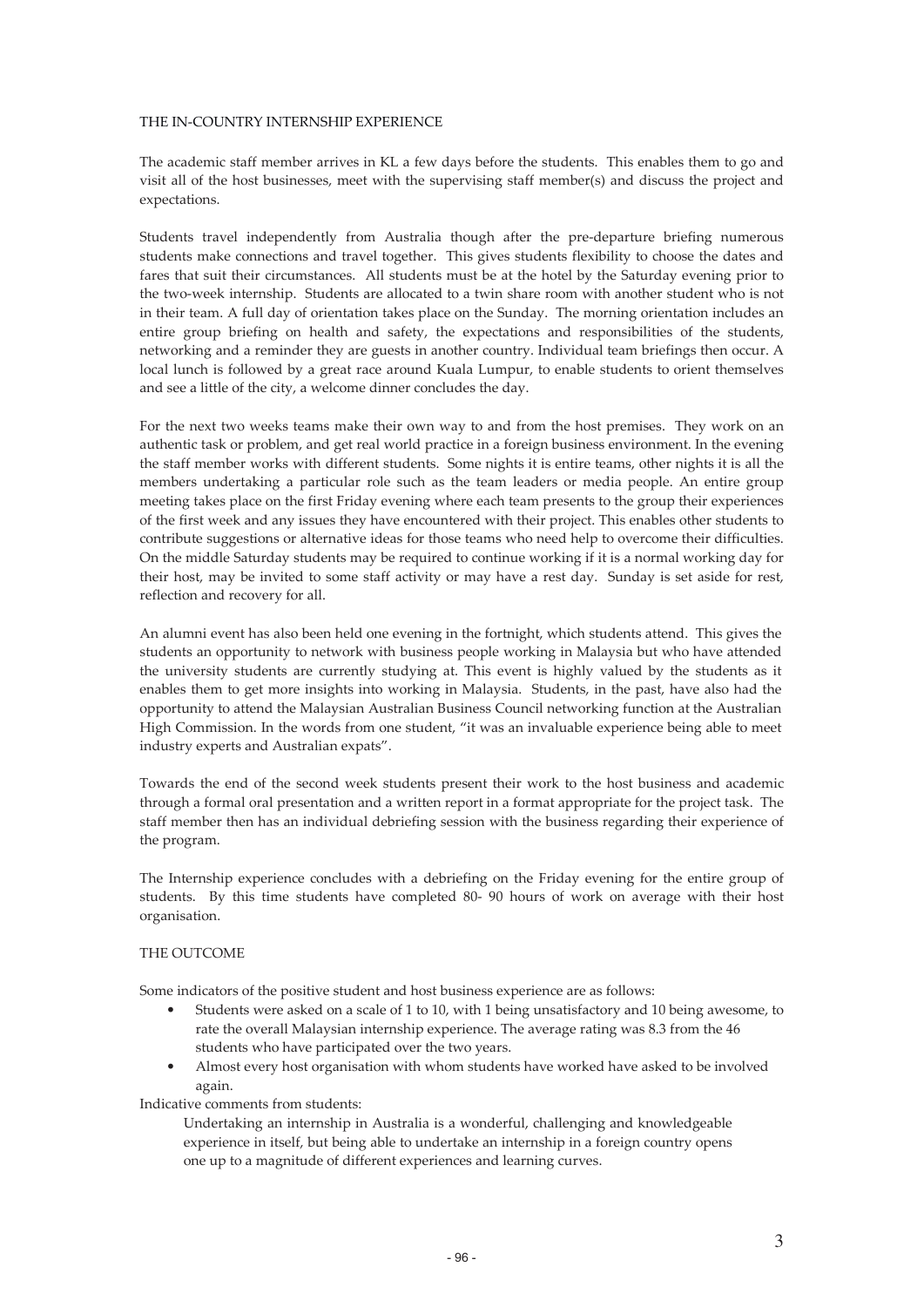As a group I believe we would all recommend undertaking an internship in Malaysia, as you get to actually use the skills you learn from uni and apply it to the work you do, it is a great opportunity to make new friends, experience a different cultures and aspects of the Malaysian working life and it will not only be beneficial to your learning but to your future.

It is easy for teachers and textbooks to tell us the differences exist, but to see the differences put all of this into perspective. Although it was often challenging, it was an amazing trip and one we would highly recommend to students looking to gain that little bit extra, interesting experience to add to their resume.

Regarding the teamwork aspect:

Having to work with 3 people that you knew very little about was difficult at first, but we were able to grow from the experience and all come together by the end, not only as good friends, but as a solid work group who had worked tirelessly to produce incredible work for our assigned company.

And from a mature age student:

The internship opportunity was a completely unexpected opportunity. As a single Mum of two teenagers, I thought it would be them who would be off travelling the world, not me. The experience of the Malaysia Internship far exceeds any classroom learning. It's exhilarating, exhausting and challenging all at the same time.

#### WHAT CONTRIBUTES TO THE PROGRAMS SUCCESS?

- Employing a local agent to organise the hosts and make all the local arrangements
- The academic visiting the host organisations prior to the student's arrival and clarifying details and expectations.
- The academic working with the students in the evening, rather than during business hours.
- Teams of four students exactly, and five teams make up the entire groupie 20 students in total.
- Students arranging their own flights/travel to and from Kuala Lumpur.
- All students staying at the same group hotel (no exceptions even those with local accommodation).
- Providing a detailed pre-departure program and a debriefing session after the placements conclude
- Guided learning through assessment tasks.
- Providing suggested responsibilities for each role that needs to be undertaken in the team and allowing teams to modify as needed.
- Accommodation of students in twin share rooms with another student who is not in their team

There are numerous opportunities under consideration to expand the program in the future including using alternative locations such as Penang or Singapore, or conducting a second offering of the program in another inter-trimester break.

#### **REFERENCES**

Boud, D. and D. Walker (1998). Promoting reflection in professional courses: The challenge of context. Studies in Higher Education 23(2): 191-206.

Cooper, L., J. Orrell and M. Bowden (2010). Work Integrated Learning: A Guide to Effective Practice, Taylor & Francis. Edgar, S., Francis-Coad, J. and J. Connaughton (2013) Undergraduate reflective journaling in work integrated

- learning: Is it relevant to professional practice? Special Issue: Work Integrated Learning Investing in the Future. Papers from the Australian Collaborative Education Network Annual Conference 2012, Asia-Pacific Journal of Cooperative Education, 14(3), 147-156.
- Oliver, B. (2013). Graduate attributes as a focus for institution-wide curriculum renewal: innovations and challenges. Higher Education Research & Development 32(3): 450-463.
- Reddan, G. (2013) To grade or not to grade: Student perceptions of the effects of grading a course in work-integrated learning. Asia-Pacific Journal of Cooperative Education, 14(4), 223-232.